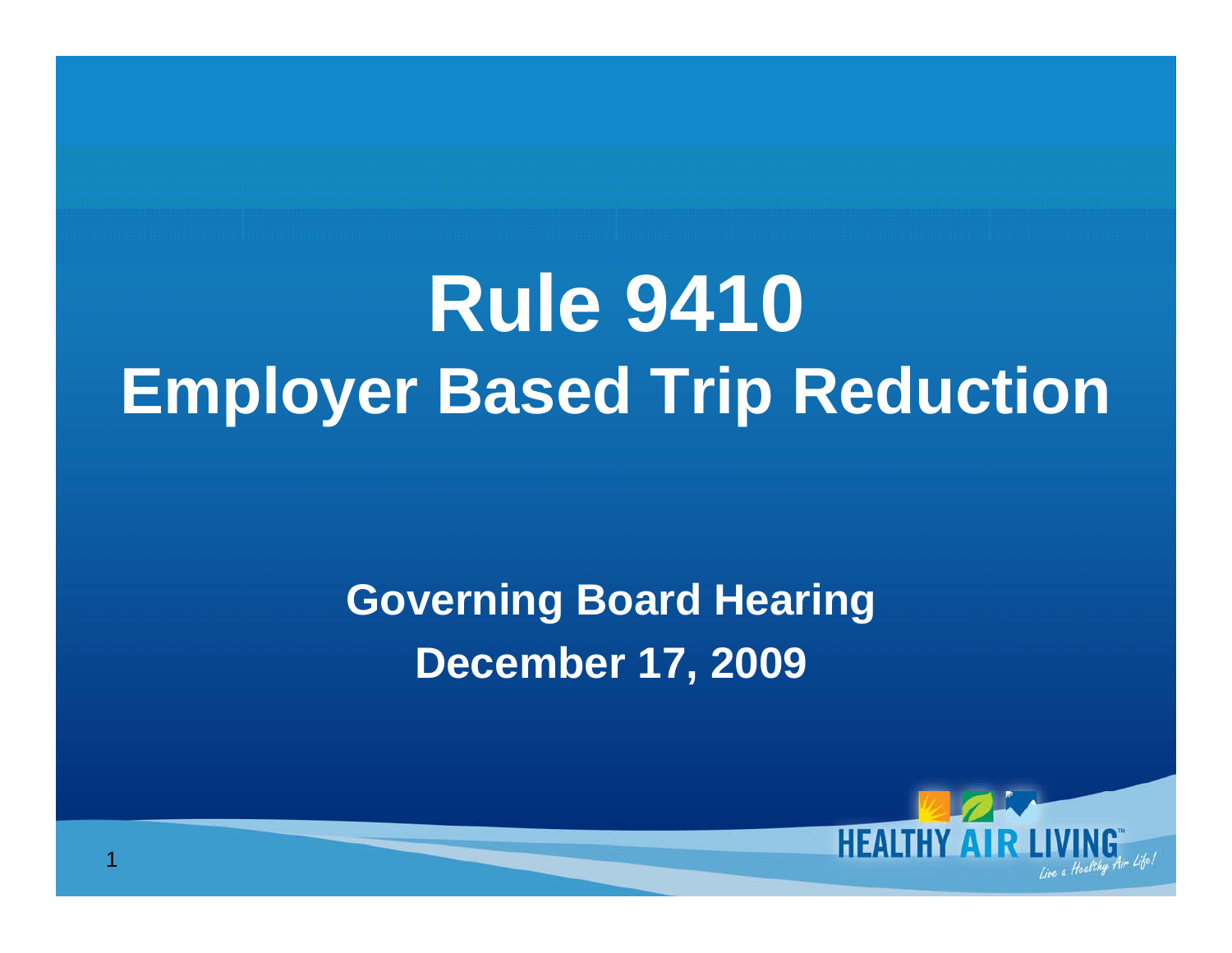# **Guiding Principles**

- 1. Employers can not require employees to commute in a particular way.
- 2. Allow employers to craft approaches that work best with their workforce, work culture, and available commute alternatives in their region.
- 3. Understand and accommodate labor laws and employer liability issues.
- 4. Minimize red-tape and administrative costs and enable employers to focus their resources on real measures.
- 5. Give credit for measures already in-place in advance of the rule.
- 6. Provide tools and turnkey measures to help employers meet their obligations without having to reinvent the wheel.
- 7. Strong but streamlined accountability measures to ensure compliance and measure performance.

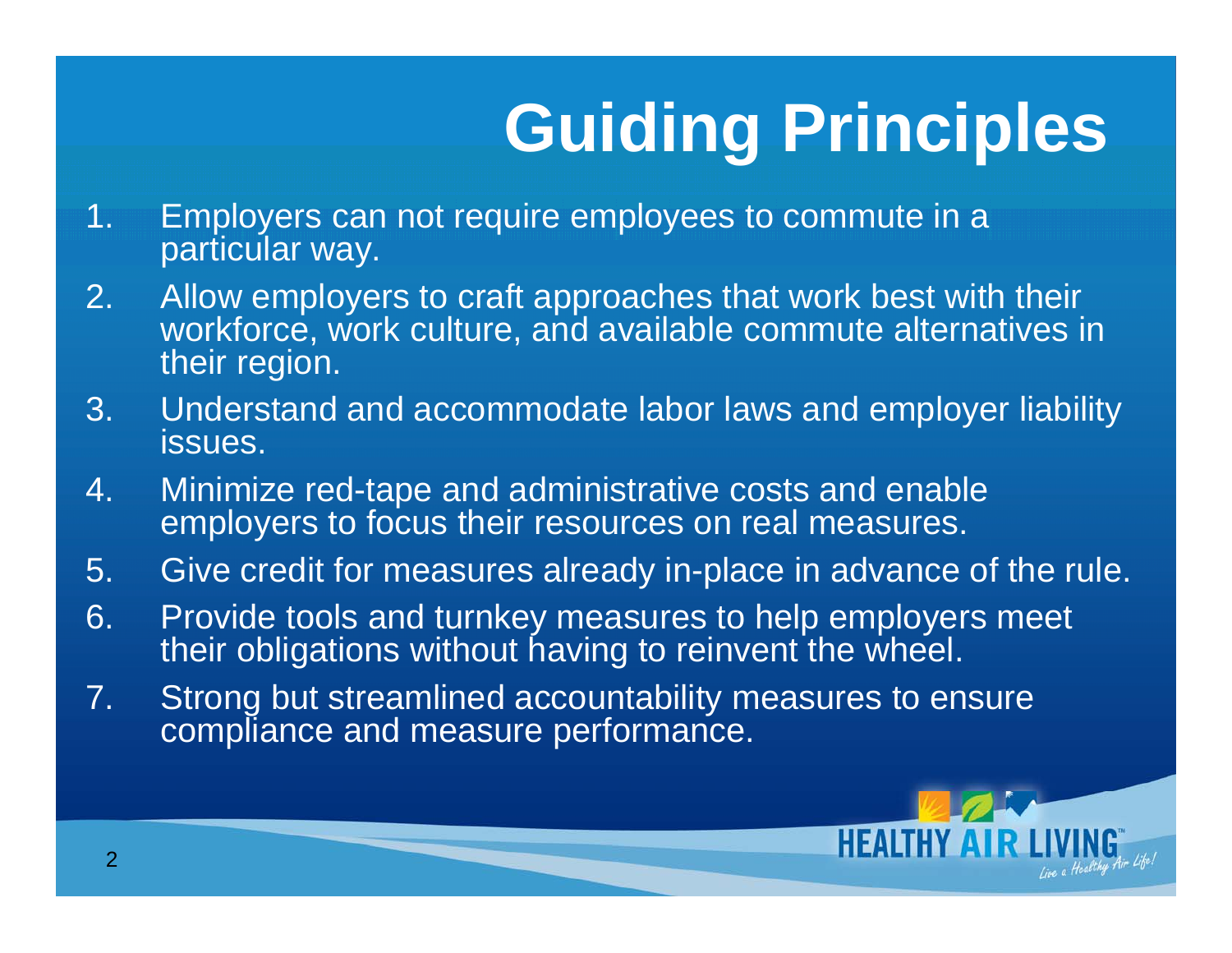# **Why Rule 9410?**

- State and federal mandates and law
	- Clean Air Act Section 182(d)(1)(B)
	- California Health and Safety Code Sections 40601(d) and 40612(a)(2)
	- District's 2007 *Ozone Plan* and 2008 *PM2.5 Plan*
- To implement every feasible measure to attain healthbased air quality standards
- To reduce mobile source emissions, which are the biggest contributor to the Valley's air quality problem
- To share the air pollution clean-up burden, historically carried by stationary sources

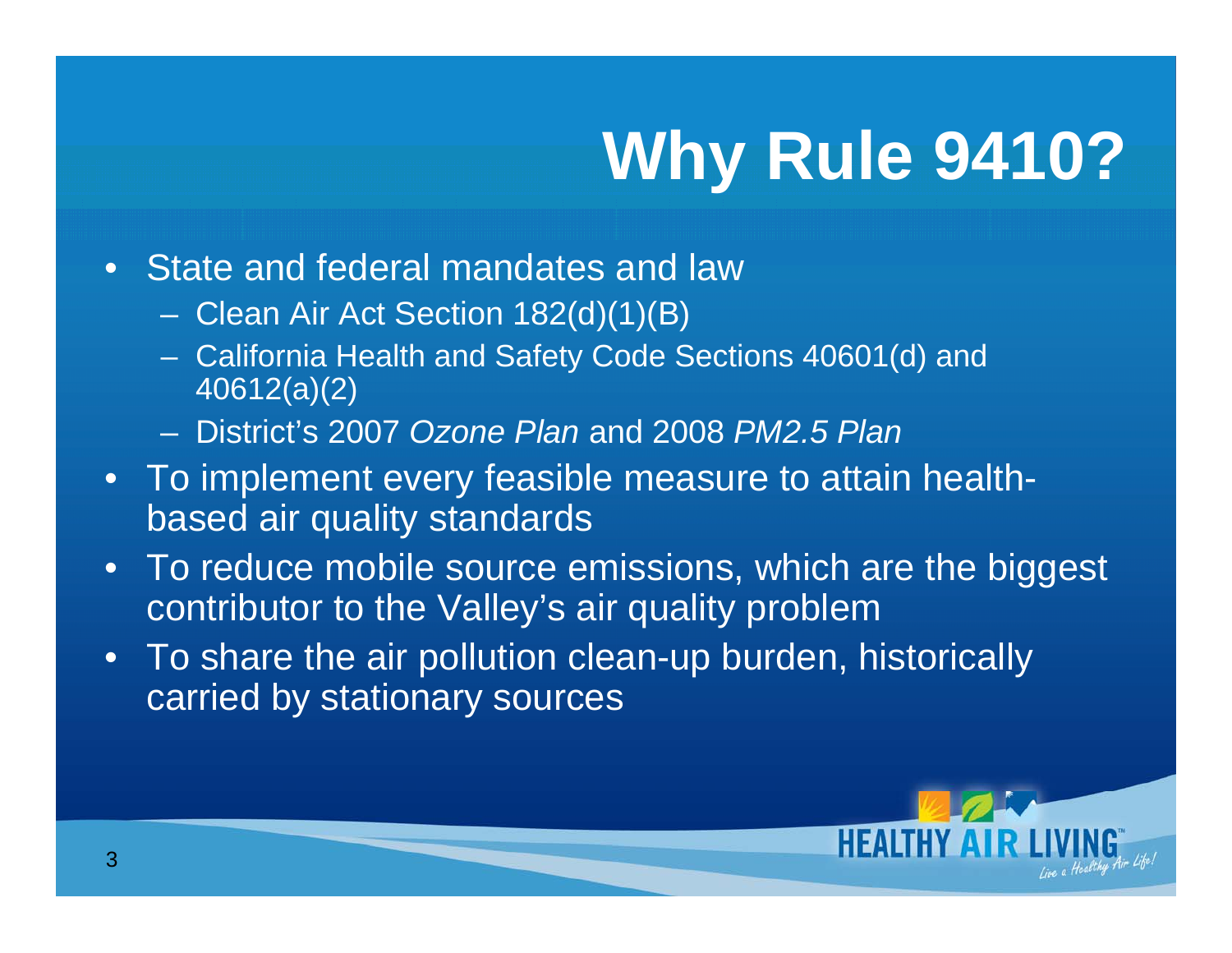### **Valley Population and VMT Growth Since 1980**



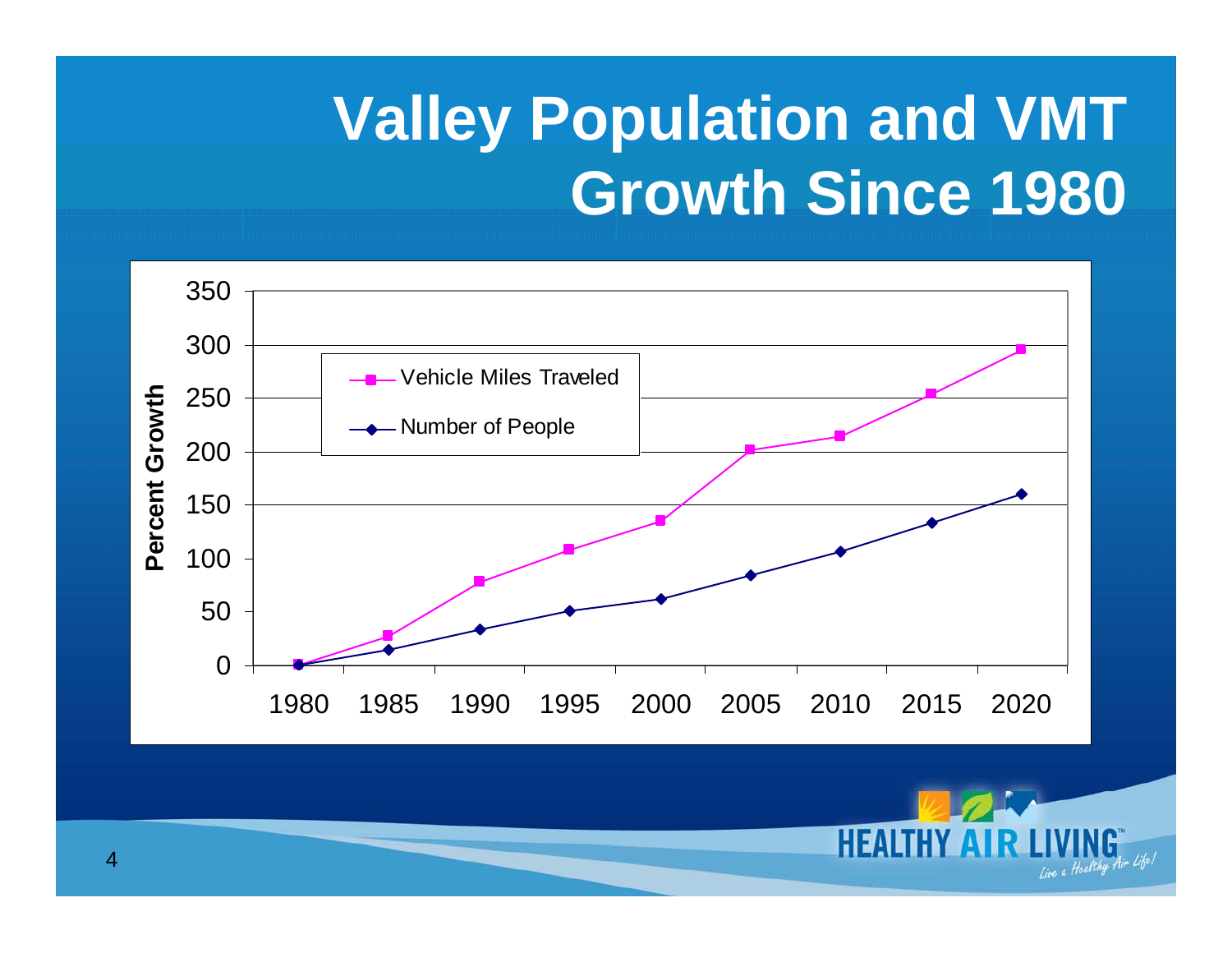#### **Attainment Depends on Reductions from Mobile Sources**



Live a Healthy Air Life!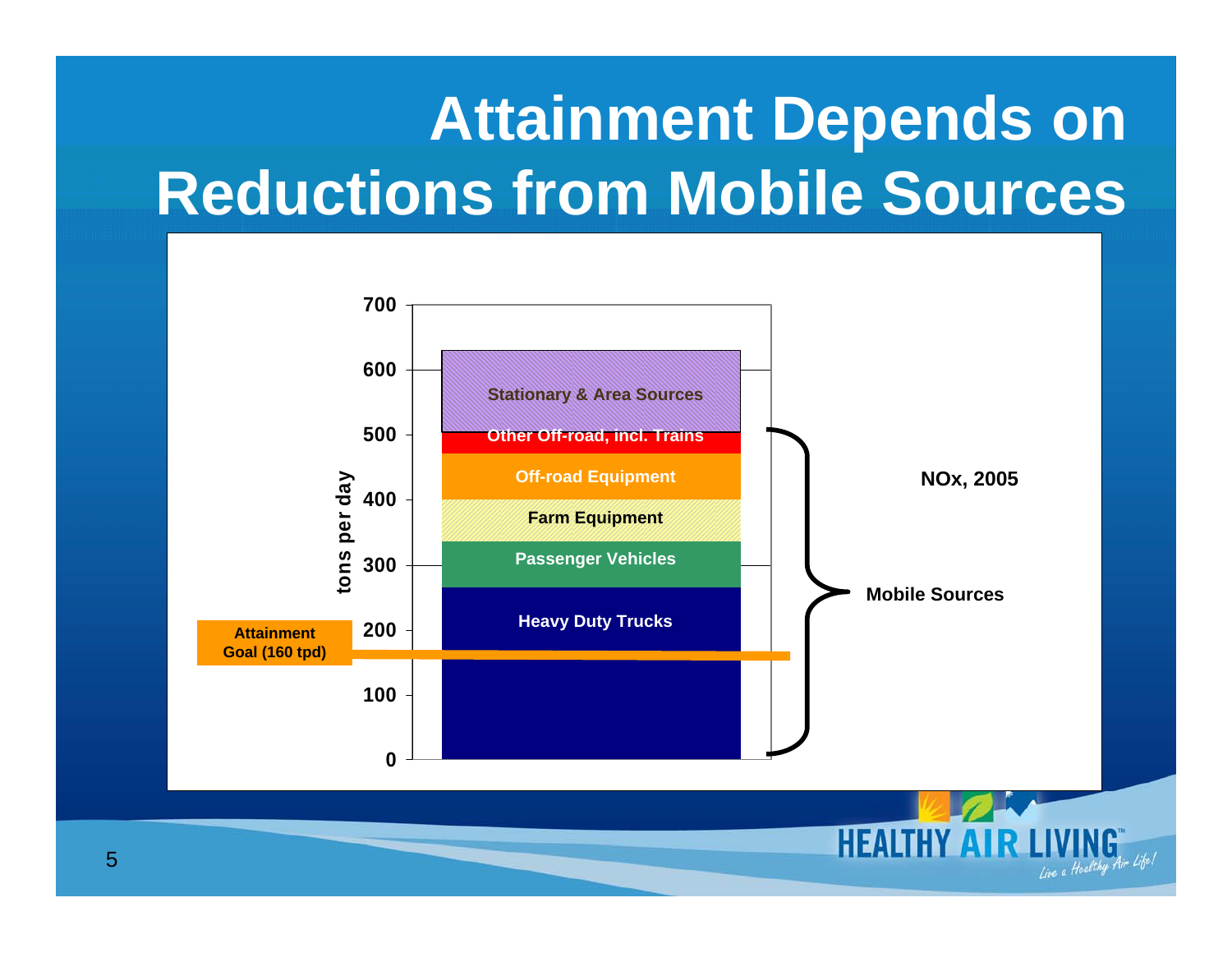# **Applicability**

- Employers with 100+ eligible employees
	- Only employees reporting to work between 6am 10am
	- Some employees are excluded, such as seasonal, part-time, on-call, home garage, and field staff
- Two categories of worksites  $\mathcal{L}_{\mathcal{A}}$  Tier One: 100 - 249 eligible employees  $\mathcal{L}_{\mathcal{A}}$ Tier Two: 250+ eligible employees
- Estimated 1,883 affected worksites
	- $\mathcal{L}_{\mathcal{A}}$ 1,342 Tier One and 541 Tier Two Worksites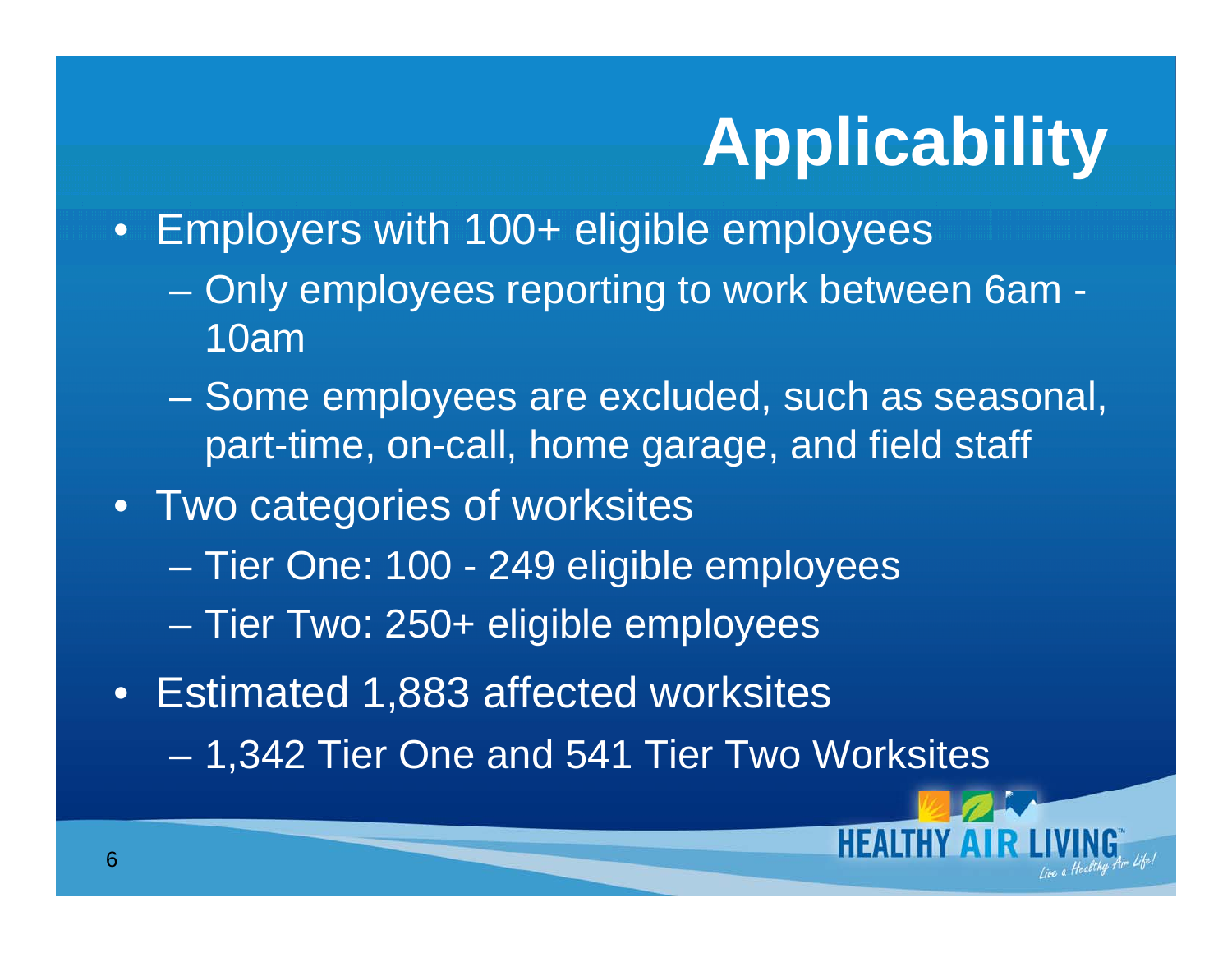## **Phased-in Requirements**

**Preparation:** Eligible employer registration 2010

**Phase 1: Marketing** and **Program Support** menu options

- $\bullet$ Pick menu options (ETRIP) by September 2011
- •Implement by 2012
- **Phase 2: Services & Facilities** menu options
- $\bullet$ Pick menu options (ETRIP) by September 2012
- •Implement by 2013
- **Phase 3: Transportation, Alternative Schedules, and Incentives** menu options
- •Pick menu options (ETRIP) by September 2013
- •Implement by 2014

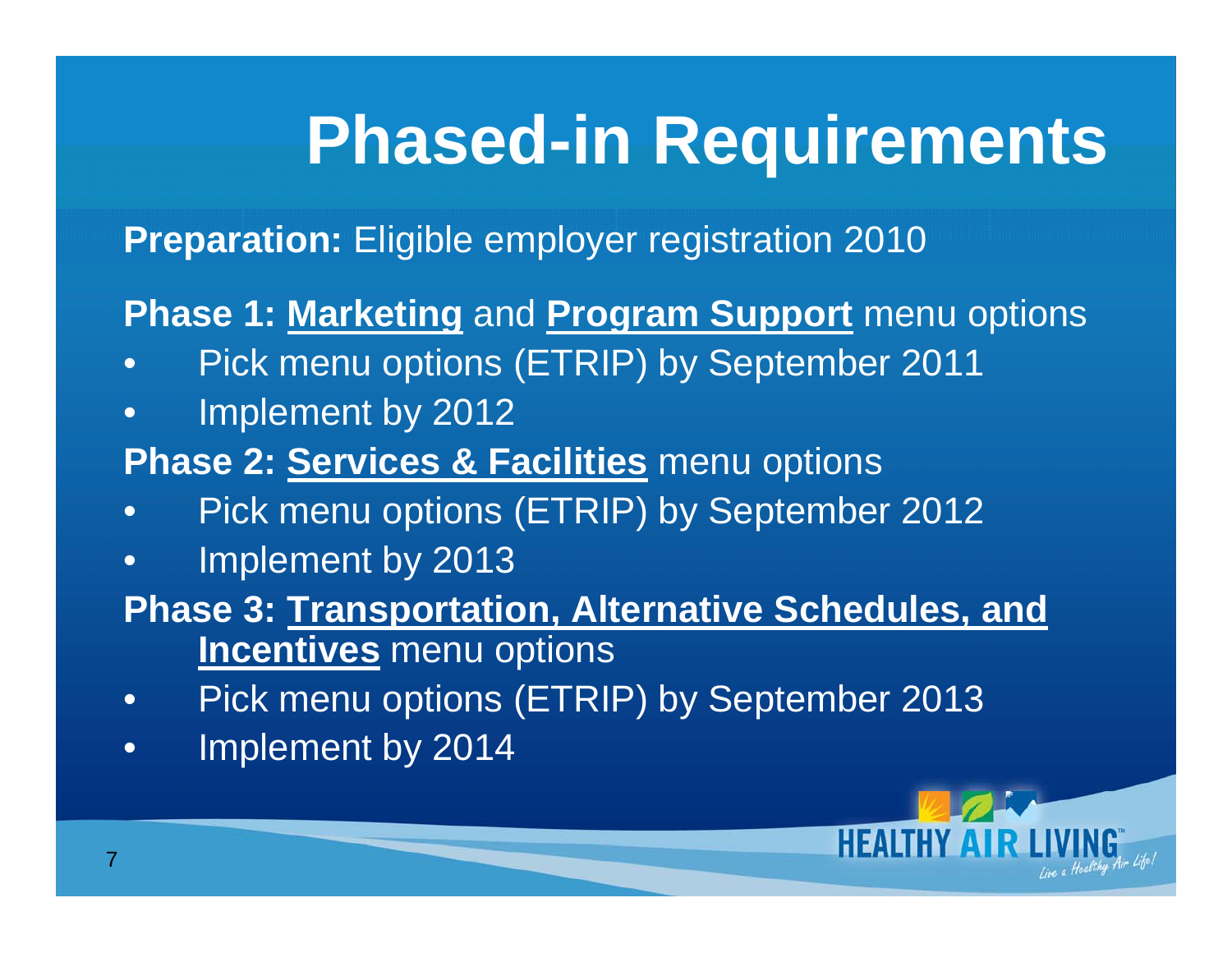# **Accountability**

- Commute Verification: collect employee data starting in 2014
- Report results to the District once a year in Annual Report
	- Results are informational: No mandated employee participation level for ridesharing and alternative transportation
	- – However, ETRIP measures have been shown to increase participation in alternative commuting
- Annual Report also includes ETRIP revisions

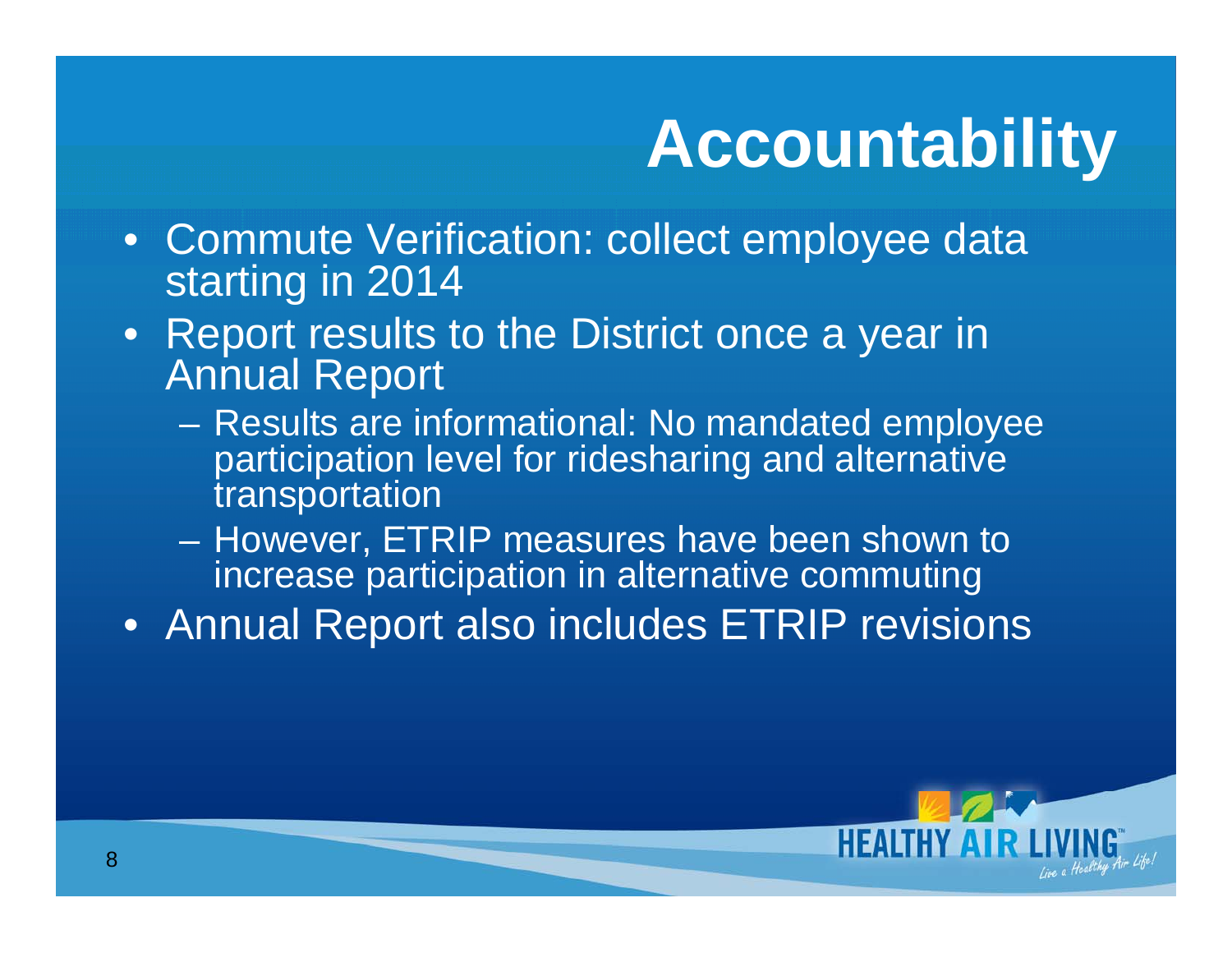# **Emissions and Cost**

- Estimated emission reductions upon full implementation in 2014:
	- 0.6 tons per day (tpd) NOx
	- – 0.6 tpd VOC 0.05 tpd PM2.5
- Cost ranges from \$3,000 \$9,700 per worksite per year depending on the phase
- Cost effectiveness ranges from \$8,000 \$15,000 per ton
- Estimated workload increases 0.09%
- Employment, profitability not significantly impacted by costs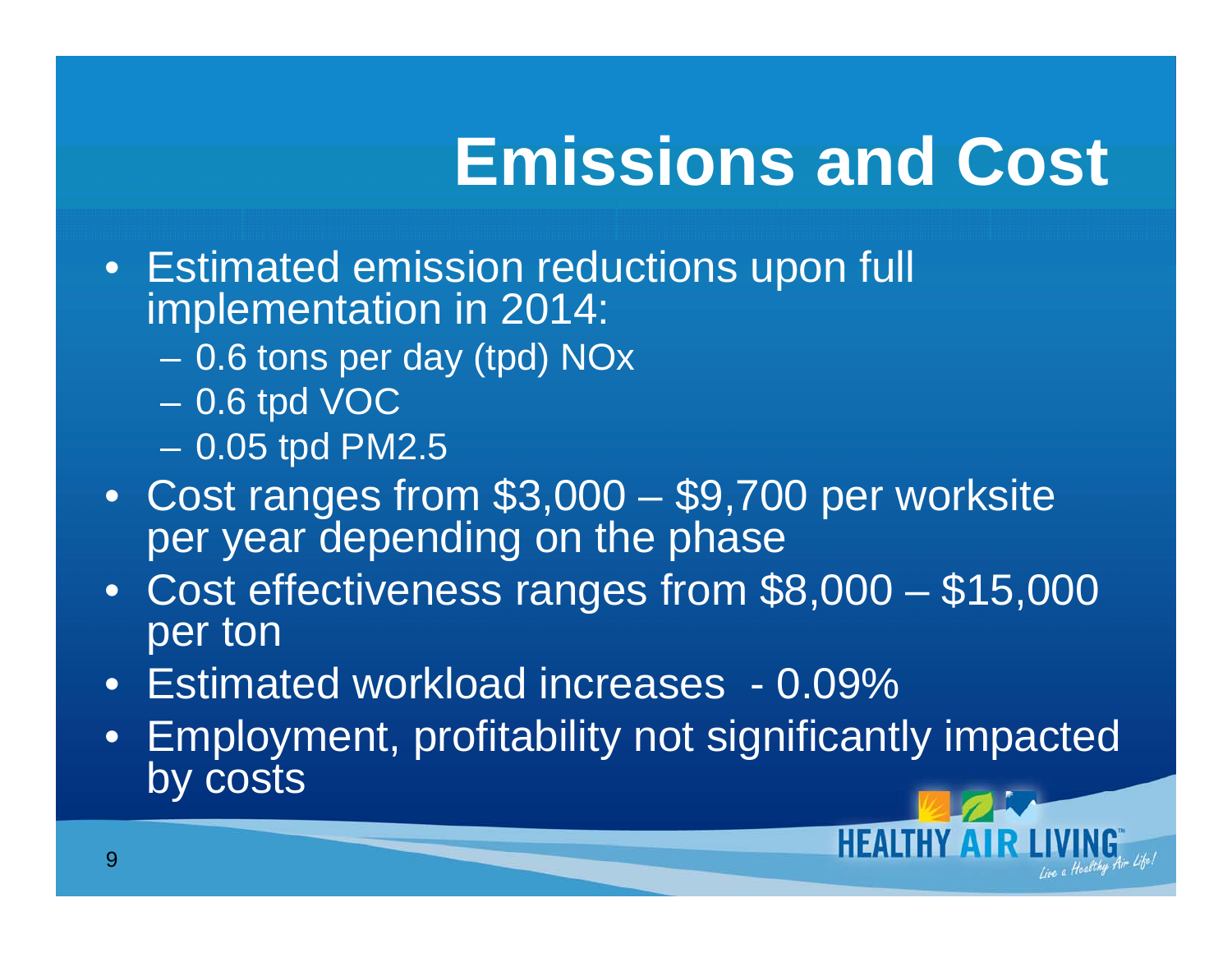### **District has navigated legal, labor, and fiscal concerns**

- **District Human Resources Department has been key player in designing Rule 9410:** 
	- $\mathcal{L}_{\mathcal{A}}$ Workers' Compensation
	- $\mathcal{L}_{\mathcal{A}}$ Wage & Hour Rules
	- Staff Resources
	- Liability/Risk Management
	- $\mathcal{L}_{\mathcal{A}}$ Collective Bargaining Agreements
	- Financial Constraints
	- Tax Implications
- **These measures have been successfully implemented at many workplaces**

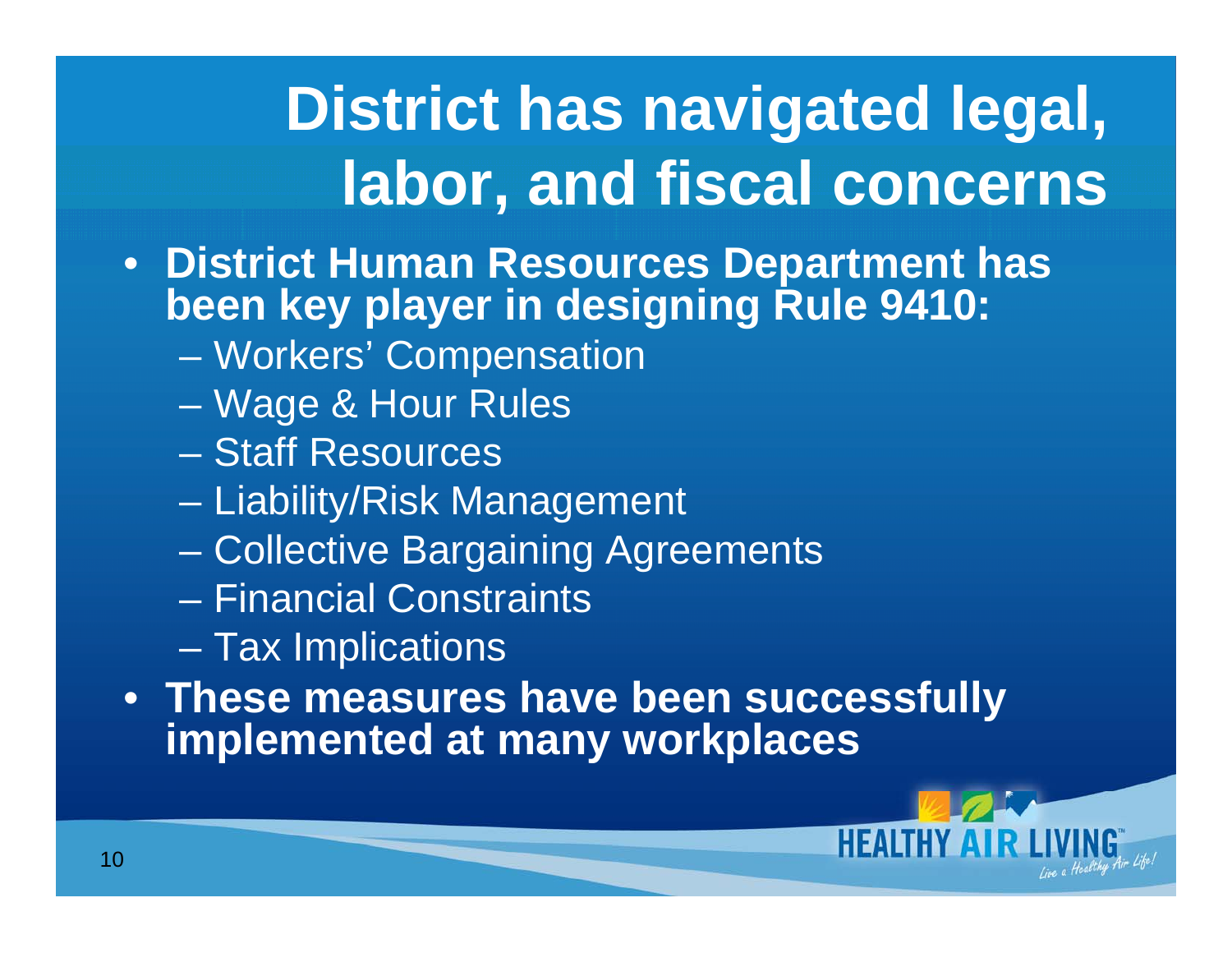#### **Extensive Support from District**

- $\bullet$ Support efforts to reduce/eliminate administrative costs
- •District support is a rule commitment, with deadlines
- • Guidance and Turnkey resources for each strategy
	- Forms
	- Samples, Models, Templates, Examples
	- Guidance Documents
	- Resource Guides
	- Marketing Assistance & Marketing Materials
- $\bullet$ District webpage
- •Employer Registration Template and online Registration
- •Electronic ETRIP submittal system
- • Commute Verification Templates and Automated/Districtsupported Reporting Options

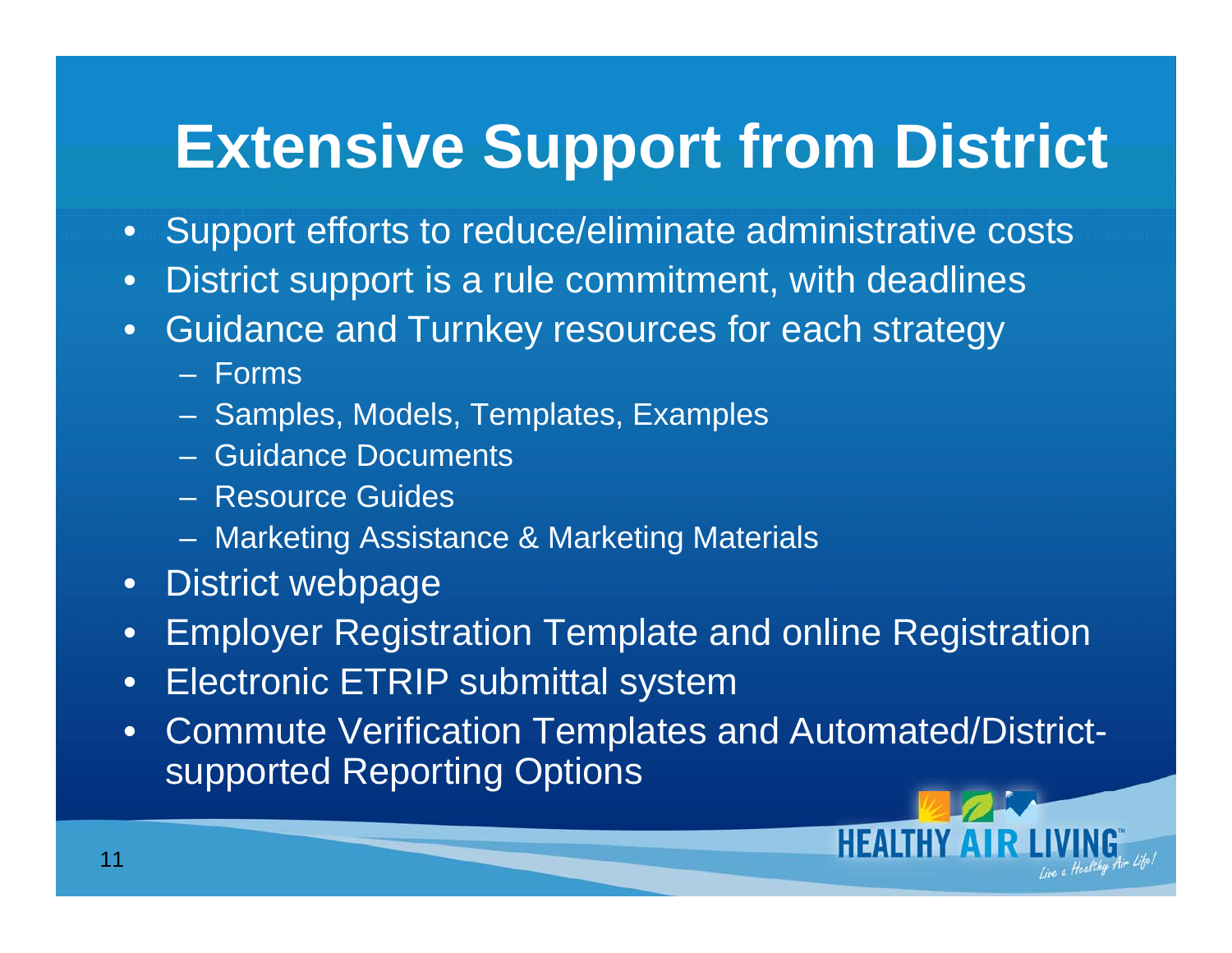### **Healthy Air Living Partners**

- •Build upon strong success of last two years
- • Provide extensive turnkey support
	- Webpage with tools and support for Healthy Air Living Partners
	- Email list serve to send out information and Valley Air News
	- Special email address to directly communicate with the District
	- Trainings in person or via the internet
	- Information and resources available via Facebook and Twitter
	- Materials and templates to conduct outreach
	- Attend events (such as lunches, meetings, fairs)
	- Prizes (such as a hybrid vehicle)
	- Partner official recognition certificate
	- Available to answer questions and provide tools and support
- •Fits in with current program
- $\bullet$ Partnerships not limited to 9410 employers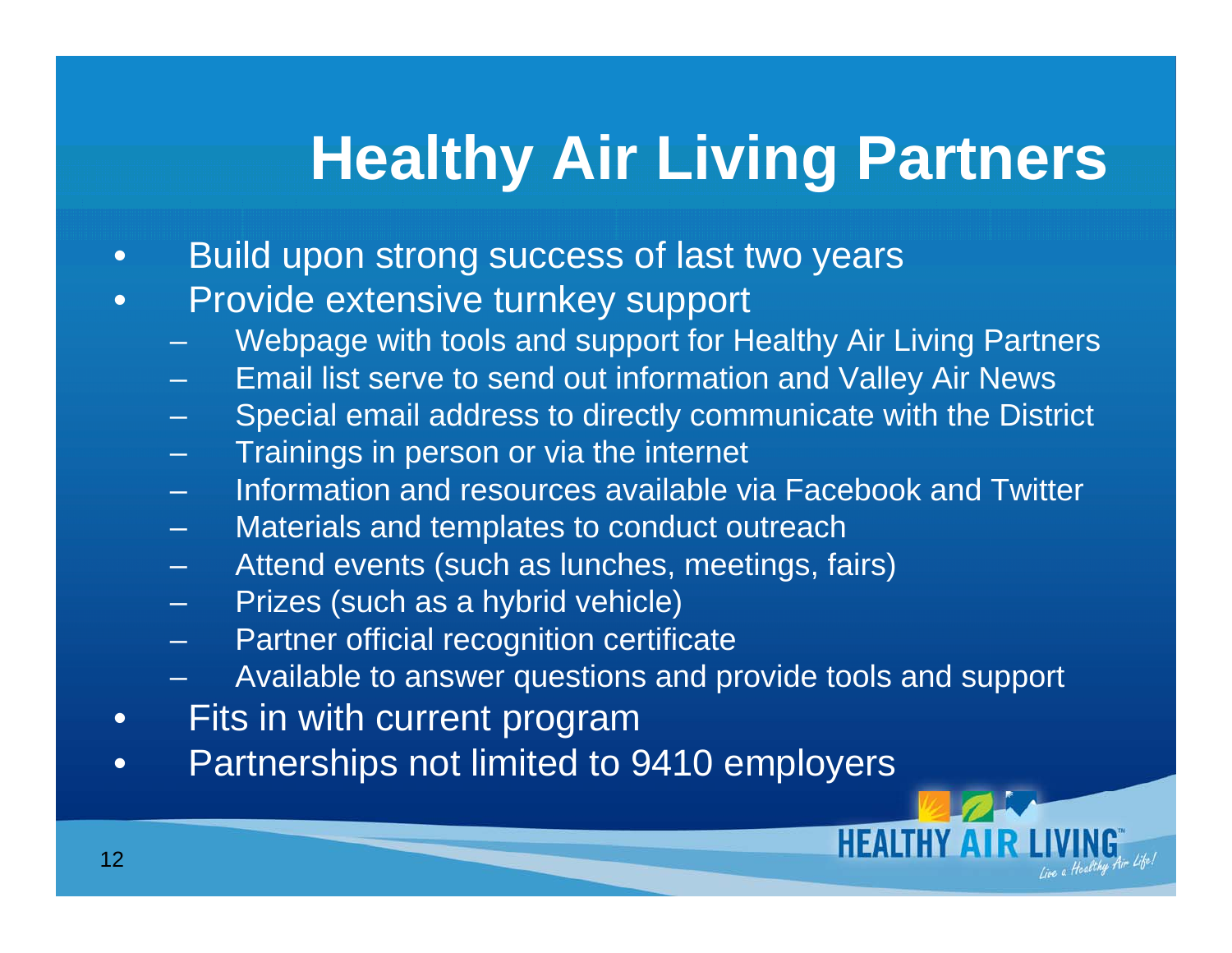### **Partners = Roadmap**

- •9410 points awarded to Partners in "Good Standing"
- $\bullet$ Employer must follow through on Partner Commitments
- $\bullet$  Annual Partner Commitments
	- Submit annual registration form
	- Executive Director (or similar) signs a Healthy Air Living Resolution
	- Designate a Healthy Air Living Coordinator or Team
	- Have Coordinator go through District-supplied training
	- Coordinator follows District on Facebook & Twitter
	- Sign up to receive Healthy Air Living list serve emails
	- Share outreach with the District & request assistance when needed
	- Host one Healthy Air Living event
	- Distribute the semi-annual Healthy Air Living newsletter

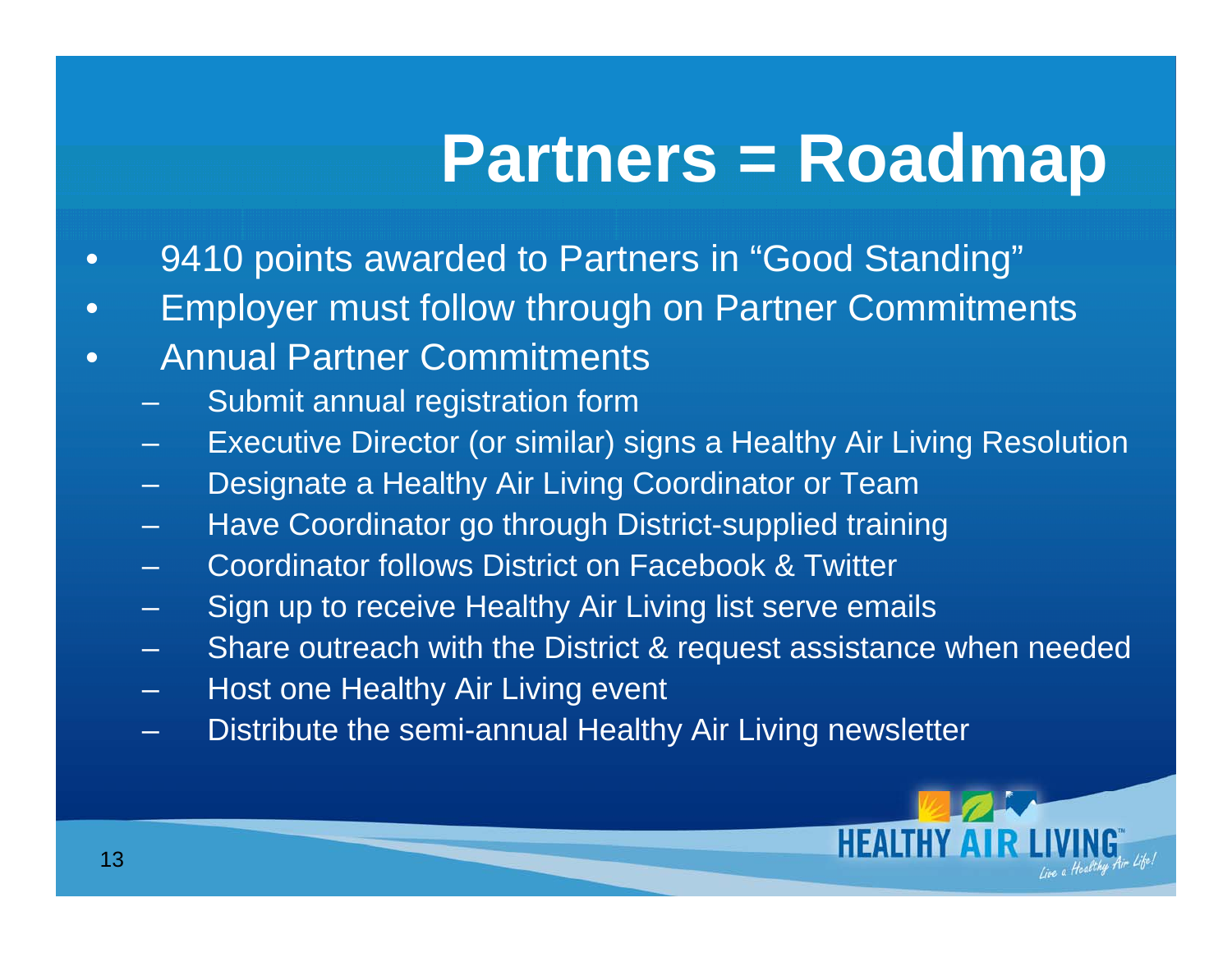### **Partners = Roadmap**

- • Annual Partner Commitments (cont.)
	- Forward monthly "Valley Air News" E-blasts to employees
	- Distribute to your employees District-generated brochures
	- Encourage employees to submit pledge cards
	- Allow the District to post your logo & web address as a Partner
	- Post the Healthy Air Living logo & web address link on employer website
	- Distribute CEO letter encouraging employee involvement
	- Distribute important air-quality information as requested
	- Post a Healthy Air Living Partner Certification at workplace.
- $\bullet$  APCO may make changes or enhancements as program grows

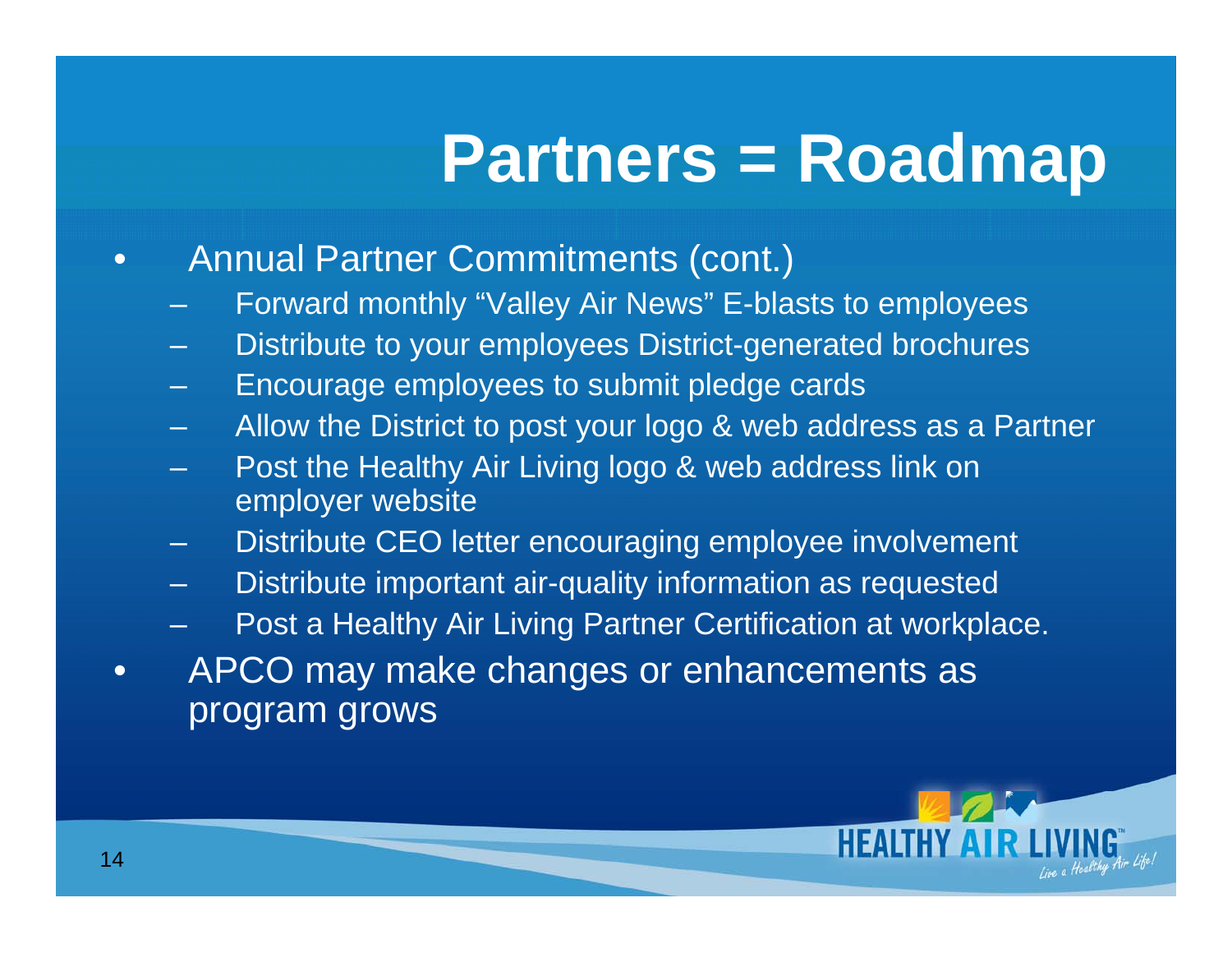# **Extensive Public Participation & Outreach**

- Public meetings in February, July, September, and October
- • District presentations at 20 meetings of interested employers, industry groups, and service organizations
- The District met with each county and with the Valley's 10 largest cities
- Numerous one-on-one phone calls to work through the rule with stakeholders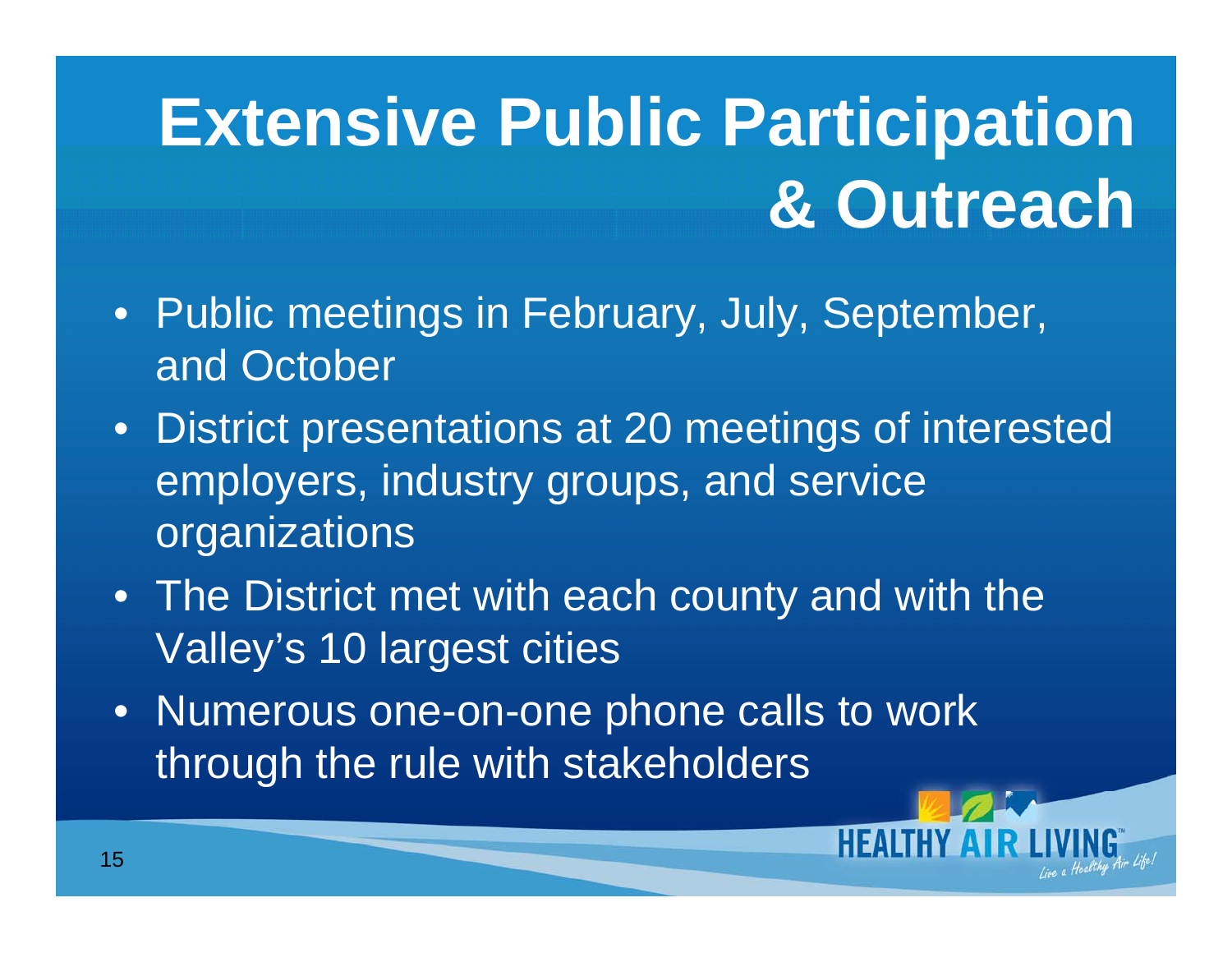- Some ETRIP measures will not work in particular cases (e.g., telecommuting for factory workers, transit in rural areas)
	- We re-tuned the menu options to provide sufficient points for all known situations (e.g., production line workers)
	- Employers are not required to use any particular measure
	- Other, unique measures can be proposed by employers

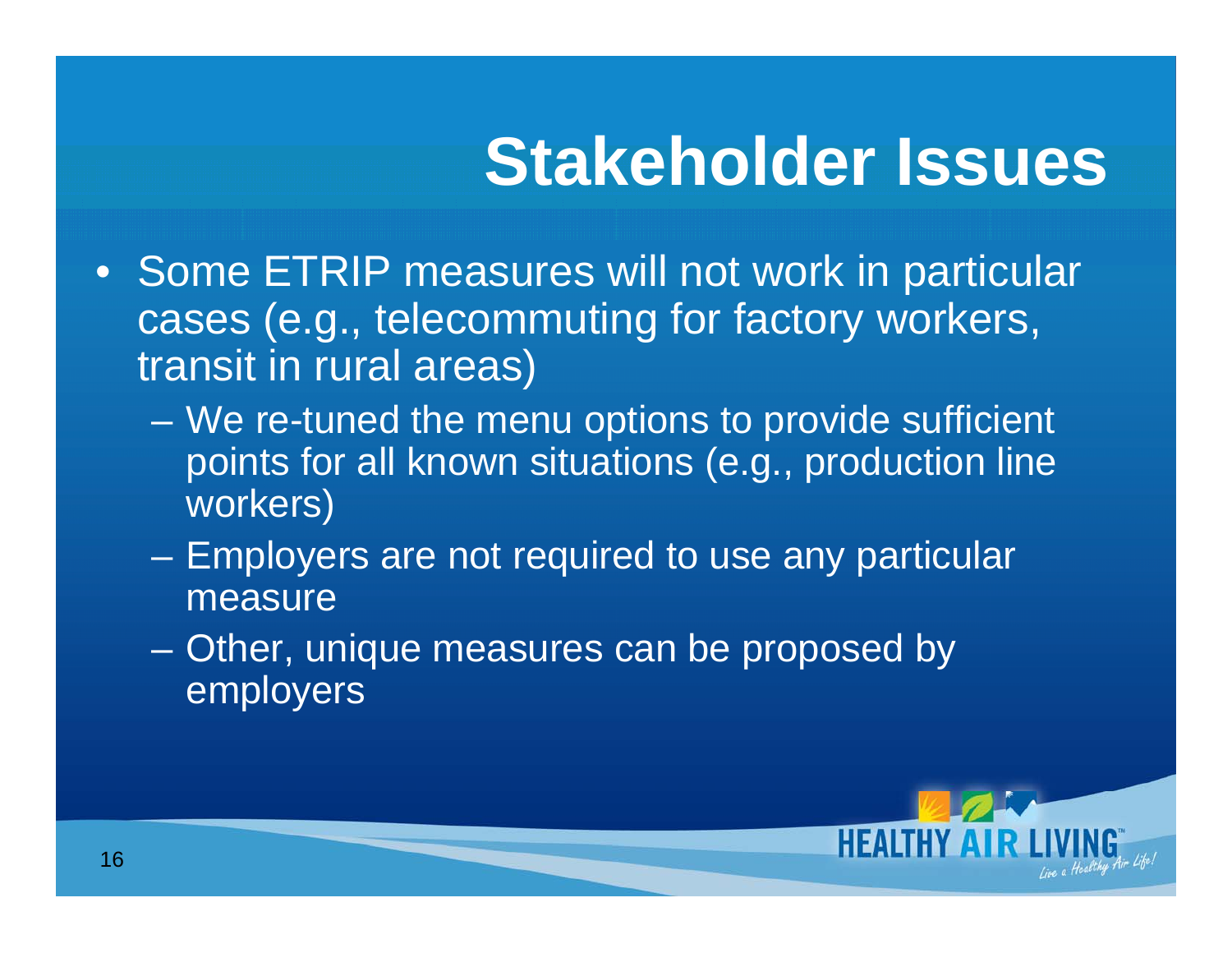- Promoting transportation alternatives makes employers liable for risks during commute
	- en al control de la control de State law provides liability relief for employers implementing regulatory rideshare programs
	- To avoid conflict with federal law, Phase 3 will not apply to employers subject to federal Migrant and Seasonal Agricultural Workers Protection Act

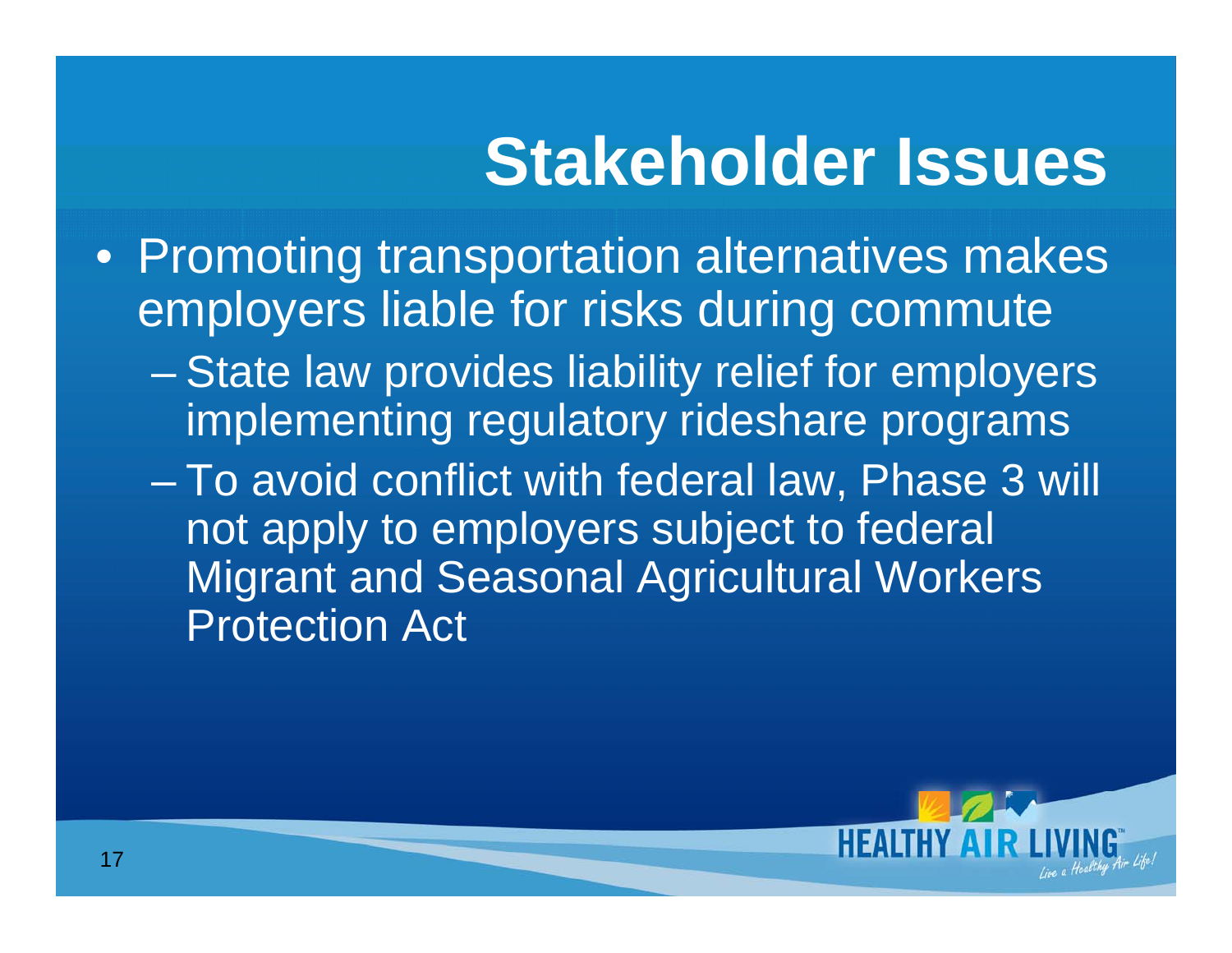- There were two diametrically opposed viewpoints on commute surveys
	- – Survey requirements are unrealistic and too expensive.
	- en al control de la control de Surveys should be more frequent, and start early to establish a baseline.
- District response

 $\mathcal{L}_{\mathcal{A}}$ Accountability is needed for SIP credit

- $\mathcal{L}_{\mathcal{A}}$  New Commute Verification process provides flexibility, reduces burden
- Baseline established from U.S. Census data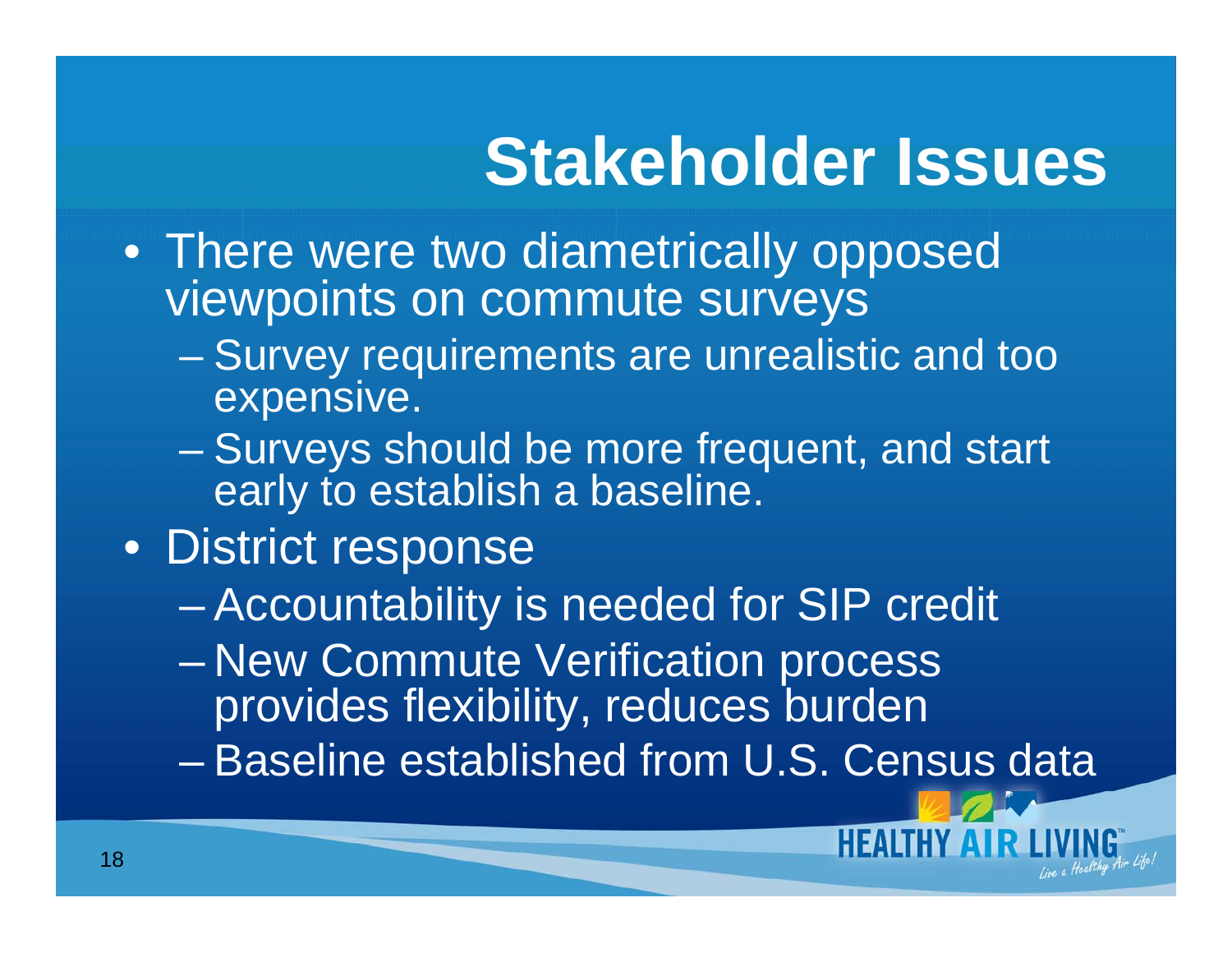- Employers should not be penalized for lack of employee participation
	- Agree. No enforceable participation target in Rule 9410
- What constitutes a violation of Rule 9410?
	- Violation if employer does not register, file ETRIPs, Commute Verification/Annual Reports
- Penalties should be stated in the rule.
	- We need to be realistic on penalties: consequences depend on the situation; a penalty schedule may preclude common sense
	- CA Health & Safety Code 42402–42403 provides the penalty tiers for noncompliance

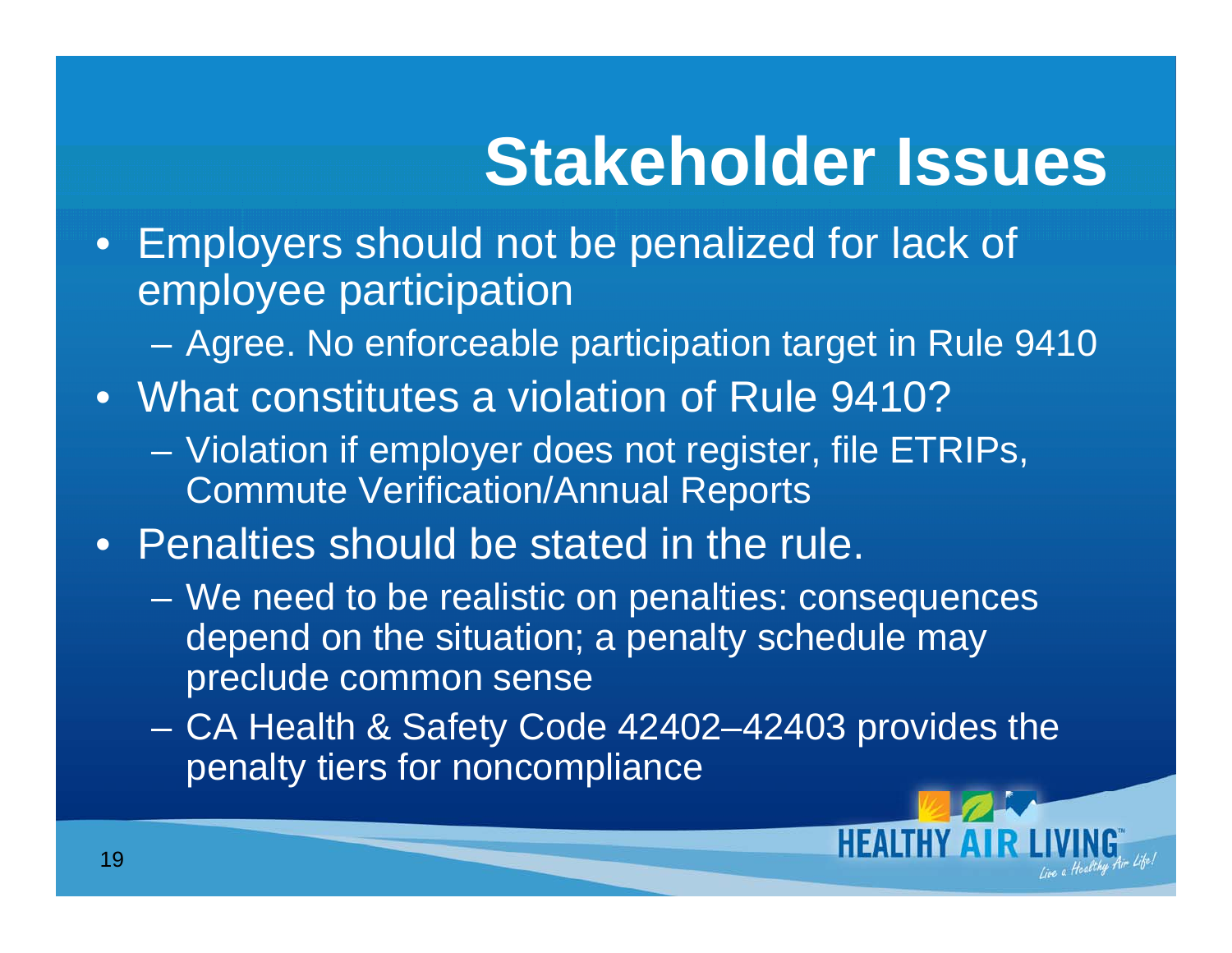- Employers cannot bear the impact of Rule 9410 during current economic conditions. It should be voluntary.
	- To reduce the administrative cost, the District wrote explicit requirements in the rule to provide tools, training, resources, and guidance.
	- Analysis indicates that employer costs and economic impacts are relatively low, and consistent with recent rules.
	- Lack of a trip reduction rule might appear that District is not implementing all feasible measures, may lead to a more prescriptive approach
- Rule 9410 is just the first step to a more aggressive rule.
	- $\mathcal{L}_{\mathcal{A}}$  State law limits District authority to requiring large employers to establish rideshare programs, does not allow mandates on individuals
	- Proposed Rule 9410 would satisfy state and federal mandates